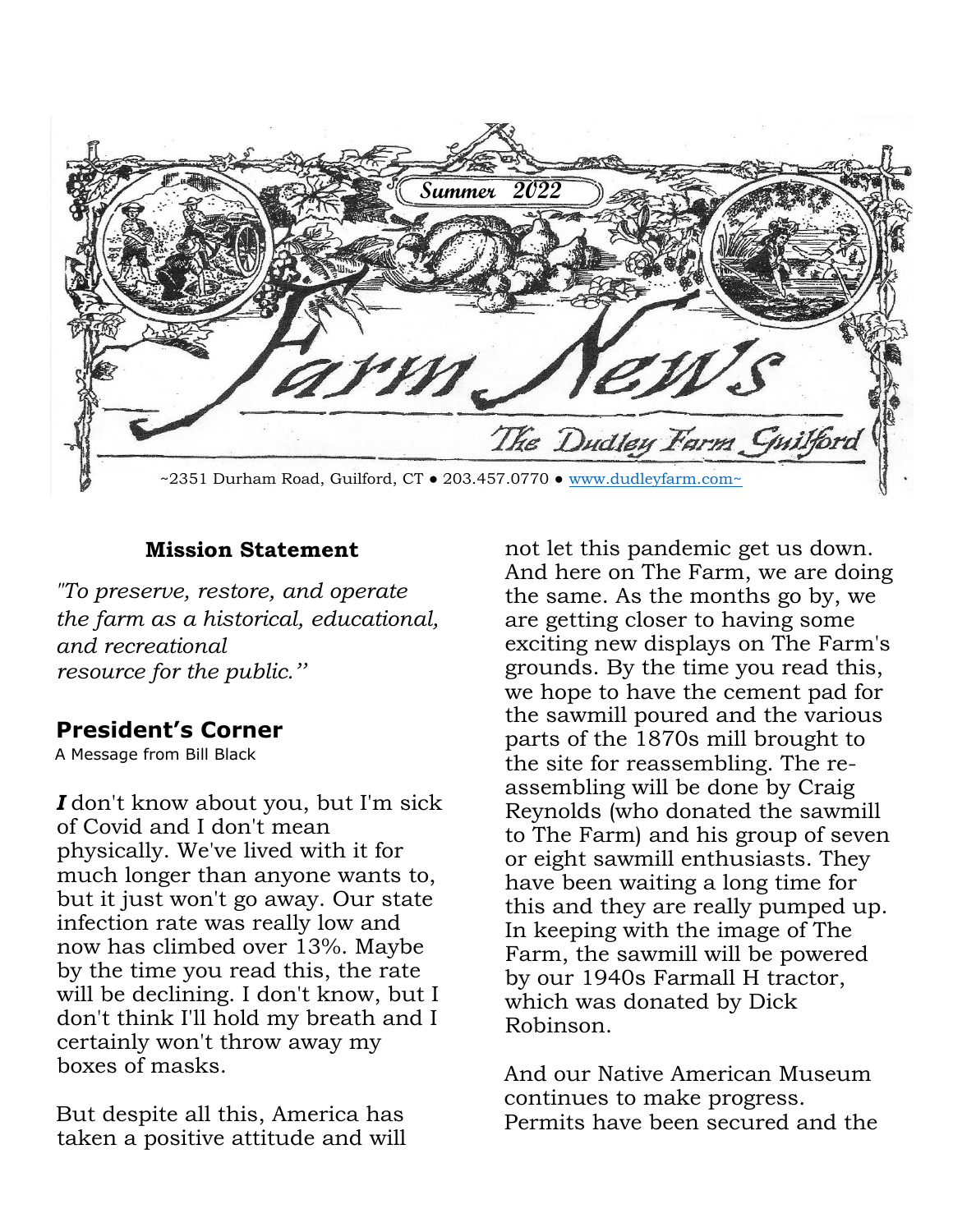site work has begun, with the hope the building will soon follow. We are getting professional help from consultants who are designing the interior to turn the museum into a destination point for visitors to The Farm. Our museum committee, headed by Jim Powers, is working diligently toward this goal.

So Covid beware! America wants to return to normalcy, and here on The Farm, we plan to do our part to provide a place you can go to forget about life for a while. Cheer up! Who knows, we may become the place where everyone knows your name.



**Volunteer Spotlight**

Buster Scranton

*T*rees! The Dudley Farm's got 'em. Big trees, little trees, majestic trees, problem trees. They all need to be managed, a



daunting task for a place with as many as there are at The Farm. It is beyond the scope of what the Dudley Foundation can do by itself. The Foundation has the good fortune to have the services of David Slade and his company, Family Tree, to meet The Farm's arbor needs. Safety is a big concern; only with adequate equipment can the tree work be done without undue risk. It seems like there is always a picket fence or a building in the way, with a high likelihood of damage. We have had trees die from road salt, exposed root systems, and just plain old age, and they pose a danger to people visiting the farm. Removal is needed for projects like the upcoming Native American Museum construction, and installation of the sawmill. And then there is the need to get rid of the brush. Sometimes a little pruning or mulch application can save an aesthetically important tree; this requires a knowledgeable tree person.

With the challenges of old age, insects like the Emerald Ash Borer, and the Gypsy Moth, as well as weather issues, there will continue to be a lot of tree work to be done. We owe a lot of thanks to David for finding the time to help us out.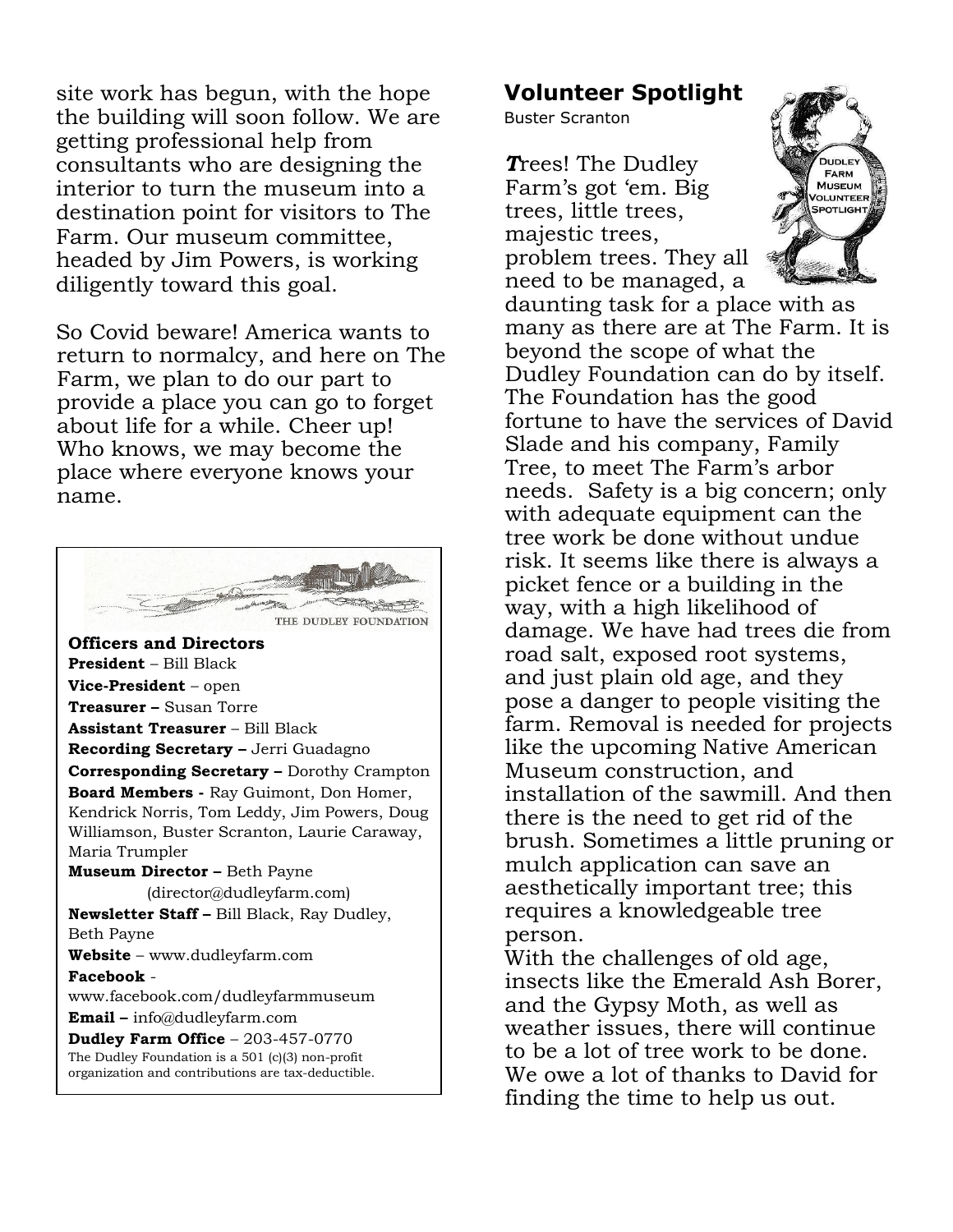# **The 19th Century Wordsmith**

Beth Payne



*The only stupid thing* 

*about words is the spelling of them.* -- Laura Ingalls Wilder

*V*isitors or new residents to any country struggle with idioms, and for these newcomers, a list of idioms might be useful. The meaning of an idiom cannot be deduced by knowing the meaning of its constituent words, often leaving the unsuspecting listener confused – and in the dark.

This has been a problem ever since the United States was wet behind the ears. And misunderstanding can certainly result in your barking up the wrong tree!

If you were a visitor in the 19th century, you might even refer to John Russell Bartlett's 800 + page text, *Dictionary of Americanisms*, the 4th edition which was published in 1877. But the Wordsmith is interested in idioms from the 19th century which are still in use today. So, Okie Dokie! Let's go! *Honky dory* has been in use since 1866, perhaps as an elaboration of *hunkey* "all right, satisfactory" (1861). It may also be from *hunk,* "in a safe position" (1847), which was New York City slang used in street games from the Dutch *honk,* meaning "post, station, home." But there is a theory, with a fair amount of support, from 1876 tracing it to *Honcho Dori*, reportedly a street in Yokohama, Japan, where

sailors went for diversions of the sort sailors enjoy and which left the men feeling just fine. Some of us may remember being told that we had a lot of *moxie*. The word "moxie" comes from the Algonquian Indian root "maski" meaning "dark water" or "medicine". Indeed, there are evergreen plants located in Maine with the name (e.g. Moxie Plum) as well as many Moxienamed locations throughout Maine (e.g., Lake Moxie, Moxie Falls, Moxie Gore Township, East Moxie Township). Around 1876, Dr. Augustin Thompson (born in Maine but spent his professional life in Lowell, Massachusetts), began producing a bitter elixir known as "Moxie Nerve Food," claiming to cure paralysis, loss of manhood, and softening of the brain. By 1885, Dr. Augustin's Moxie Nerve Company converted the medicine into a nonalcoholic, carbonated drink, bottling and selling Moxie across New England to young and old. The original drink contained traditional herbal ingredients including gentian root, wintergreen, sassafras (prohibited since 1960), and – found in many un-regulated remedies in the 19th century cocaine. By the 20th Century, the word "moxie" itself - entirely divorced from the elixir or soda came to mean courage, spirit, and determination.

19th-century social events meant having to put on your *best bib and tucker* and dressing in your finest clothes.

A *tucker* was an ornamental piece o f lace worn by women in the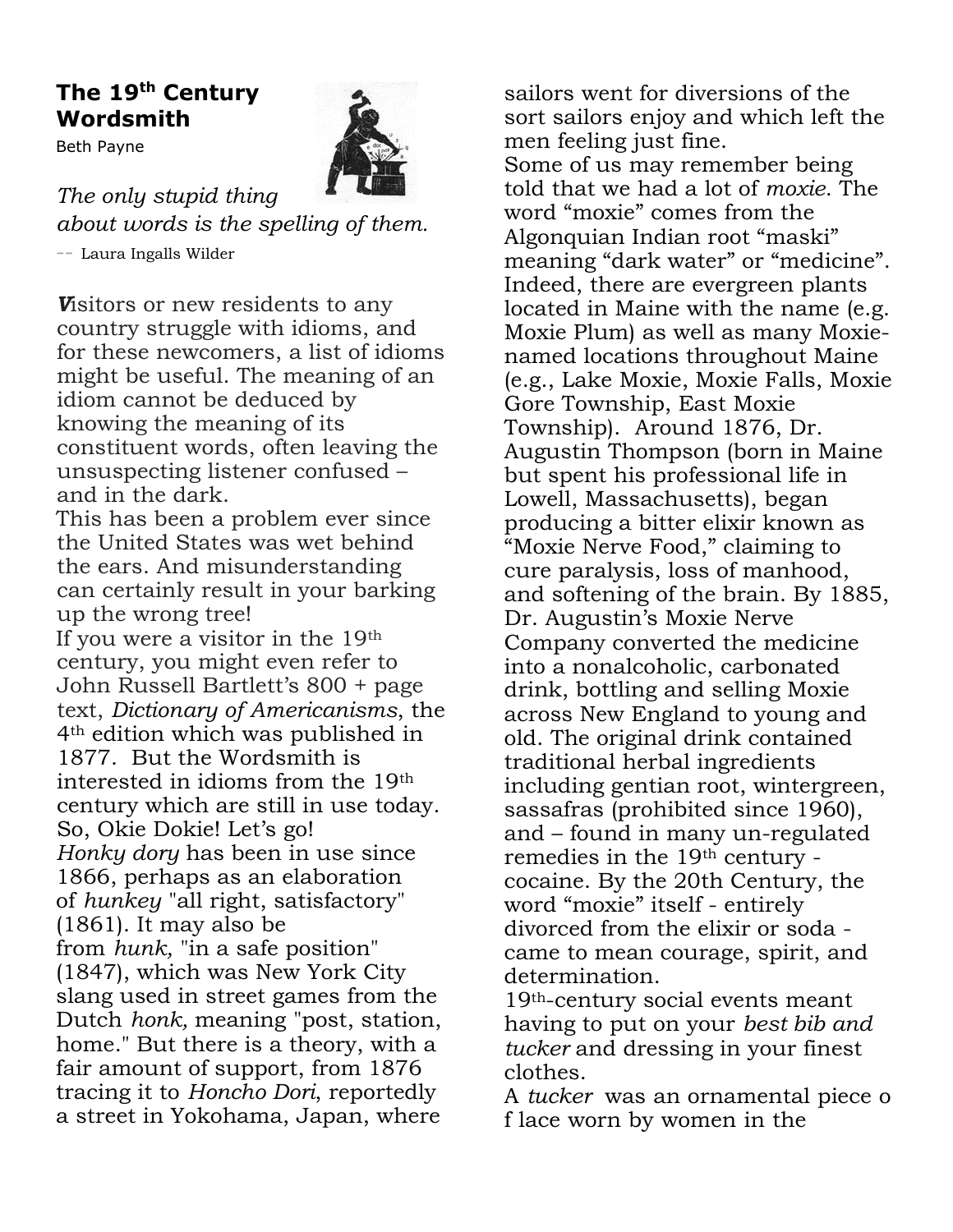seventeenth and eighteenth centurie s to cover the neck and shoulders. A *bib* was either a fancy frill worn at the front of a man's shi rt or an actual formal shirt front. Combining those items with *best* dates from the mid-eighteenth century and is also associated with *wearing your Sunday best*.

*Heavens to Betsy!* The origins of this expression are unclear. A variation of the phrase *for Heaven's sake*, it began as a euphemism for what some considered the blasphemous "for God's sake" and "for Christ's sake".

*Gee whillikers*! or *golly gee whillikers* first appeared in print in 1851. Like other interjections, it has religious roots. For example, the word gee — used in phrases such as gee-whiz and gee willikers became a stand-in for saying Jesus. Its first known use as a curse word (as opposed to a direction to steer a mule) was around 1884. *Holy Moley!* is an exclamation of surprise that dates from at least 1892. It is most likely a cleaned-up version of what was then considered a taboo phrase "Holy Moses". *Not for all the tea in China!* originated in Australia during the late 1800s. It alludes to the huge amount of tea in China which for many years was the sole source of tea for the entire world.

Well, I'll be a monkey's uncle! The idiom *I'll be a monkey's uncle* began as a sarcastic response to Charles Darwin's theory of evolution. After Darwin published *The Origin of*

*Species* in 1859, he then published *The Descent of Man* in 1871. In this book, he made the shocking claim that man had descended from apes and was in fact closely related to modern apes. This claim was considered ridiculous and offensive since most people believed that man was created by God. Although it is unclear who originally coined the phrase, "well, I'll be a monkey's uncle" it became a popular response to Darwin's theory. Later the phrase became an expression of great doubt or disbelief. Today, it is more often used to express surprise or shock.

*Knee-high to a grasshopper* infers that the subject is quite young, as in "I haven't seen him since he was knee-high to a grasshopper." This expression from about 1850 replaced the earlier *knee-high to a mosquito* or *bumblebee.*

As you can see, it turns out there are more of these lost words and expressions than *Carter has little liver pills*.

Carter's Little Liver Pills were heavily marketed beginning in the late 1880s for more than 75 years. Carter's Little Liver Pills were first sold in 1868 and was a popular laxative using bisacodyl as its active ingredient (same medicine as in Dulcolax). It was advertised quite heavily, claiming that it was beneficial for a variety of ailments. In 1951 the government required the company to remove the word "liver" from the name of the product, since the pills didn't have anything to do with liver function, and the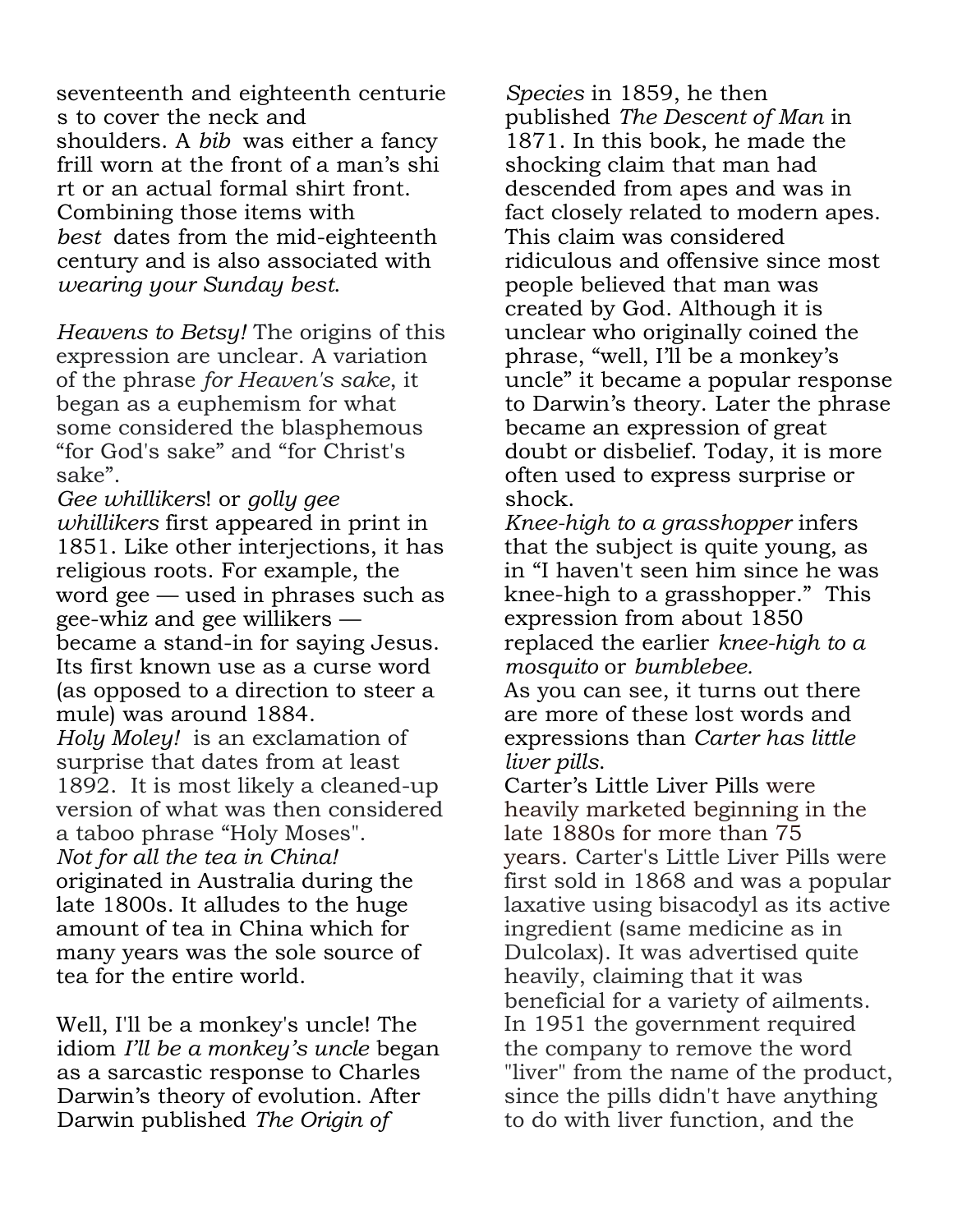company complied in 1959. Saying "so-and-so has more (blank) than Carter has pills" became a common statement in reference to this patent medicine (the pills were pretty small, and a box seemed as though it had a lot of them). Even Johnny Carson used the phrase in his monologues.

# **The Dudley Farm Recipe Box**

*I*n the Dudley Farm Kitchen is a large recipe box kept by Martha and Amy



Dudley, with the majority coming from Amy's mother-in-law, Martha. Filled with many, many recipes, (including 5 recipes for Devil's food cake alone) including one I'm sure you'll wish to try if you are visited by bedbugs...

#### *Bed-Bug Extermination*

If "Anxiety" will get a nice fat fowl, fry out the fat for oil, take some still feathers from the wing of the fowl, and with them put the oil in every crack in her bedstead and the walls of the rooms where the pests are, she will *never* have any more trouble, as the bugs will not live where hen's oil has been. I would undertake to clear the largest house in the land with this simple, oldfashioned remedy. --- An Old Housekeeper

#### *Delicious Devil's Food*

Cream together two cupfuls of very dark brown sugar (not molasses sugar) and one cupful of butter, add four eggs without previously beating them, and one-half cupful of sour milk. Dissolve one-half cupful of grated chocolate and one teaspoon of soda in one-half cupful of hot water and add it to the first mixture; then stir in three cupfuls of flour and one and one-half teaspoonfuls of baking powder. Bake in three layers and put together with caramel filling. the proteins, creating a softer texture and the array of short proteins that we perceive as complex flavors.



# **The Dudley Farm Gift Shop**

Jerri Guadagno

*W*ell, our Farmers' Market season has started, now open every Saturday, 9:30 AM– 12:30 PM thru

the Christmas season. The Dudley Farm Gift Shop is also open with so many new articles and fabric designs in our regularly available stocked items: potato bags, potholders, placemats, baby bibs, receiving blankets, knitted items, small quilts and so much more. We also carry CT Wool Blanket Throws. Oh, something new this year, Catnip Mice, every kitty's favorite toy.

Come to the Farmers' Market and stop at the Dudley Farm Gift Shop. You won't be disappointed.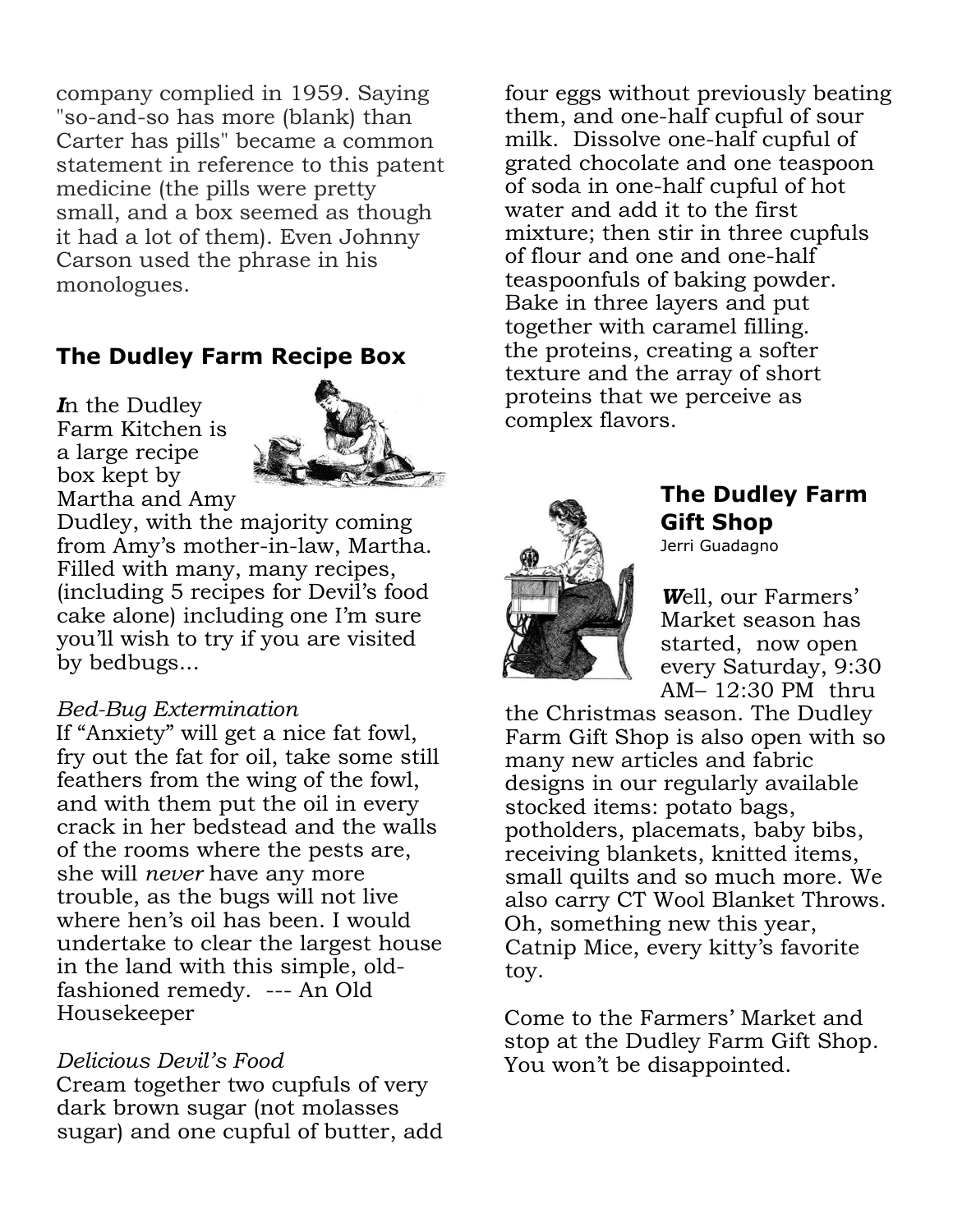## **Textile Treasures**



Maria Trumpler

*T*he box was labeled "Dudley Family Treasures" and was

given to Jim Powers at a talk he gave in Bethany in March. With anticipation, we opened it and I was immediately attracted to a school composition book with a red cover that appeared overstuffed. As I opened it, I realized that it was filled with dozens of little pieces of fabrics that were carefully sewn into the pages. The swatches were dated from 1867 through 1908 and were labeled with family members' names—Grandma Hanna, Aunt Ruth, Aunt Lois. In an era before photo albums, you could turn the pages of this album, touch each piece of cloth and recall the person who wore the dress made from the fabric.

We haven't yet identified whose book it was, but the excitement she felt at her shirtwaists in the summer of 1900 (a gray and white small floral) and 1905 (light blue stripes) were palpable. Most of the fabrics were fine cottons (likely imported from England) and I was particularly struck by how "modern" the patterns were--such as green, blue, red, and purple-filled circles in chains connected by small white crosses. Such scrapbooks were "a thing" at the end of the nineteenth century, and her relatives seemed to have given her scraps. At least once she noted that she had cut out the dresses for Aunt Mary Ann, presumably for someone else to sew.

Inspired, I spent a Monday in May in the archives of the Dudley Museum, going through carefully preserved textile collections (we only got through a third of the boxes!) with clothing historian and actress Kandie Carle (who will be performing at our Annual Meeting on October 20). We found baby caps, swimming stockings, nightshirts, a woman's suit for traveling, bonnets, and aprons, mostly from the late nineteenth century. Some were handmade and some machine-made—a transition happening right at that time—and much of my tutelage was about how to distinguish that and about the changing form of the bustle. (If you'd like to see the database of our collection, talk to Beth Payne). I'm spending the month of May learning to use the collection of historic spinning wheels and looms at the Marshfield School of Weaving in Vermont. It's been magical to be among all of this well-used equipment, and learning how to repair them and make fabric on them using eighteenth-century techniques. We started with a whole fleece, cleaned it, carded it, spun, and dyed it. As I write this, I'm eagerly anticipating using a barn loom for the next two weeks to weave a herringbone coverlet. These past few weeks really have me reflecting on the concept of a fibershed—the area of land that provides clothing for a group of people (analogous to a watershed). Nowadays, our clothing comes from all parts of the world and we own many garments and often don't wear anything for very long. It's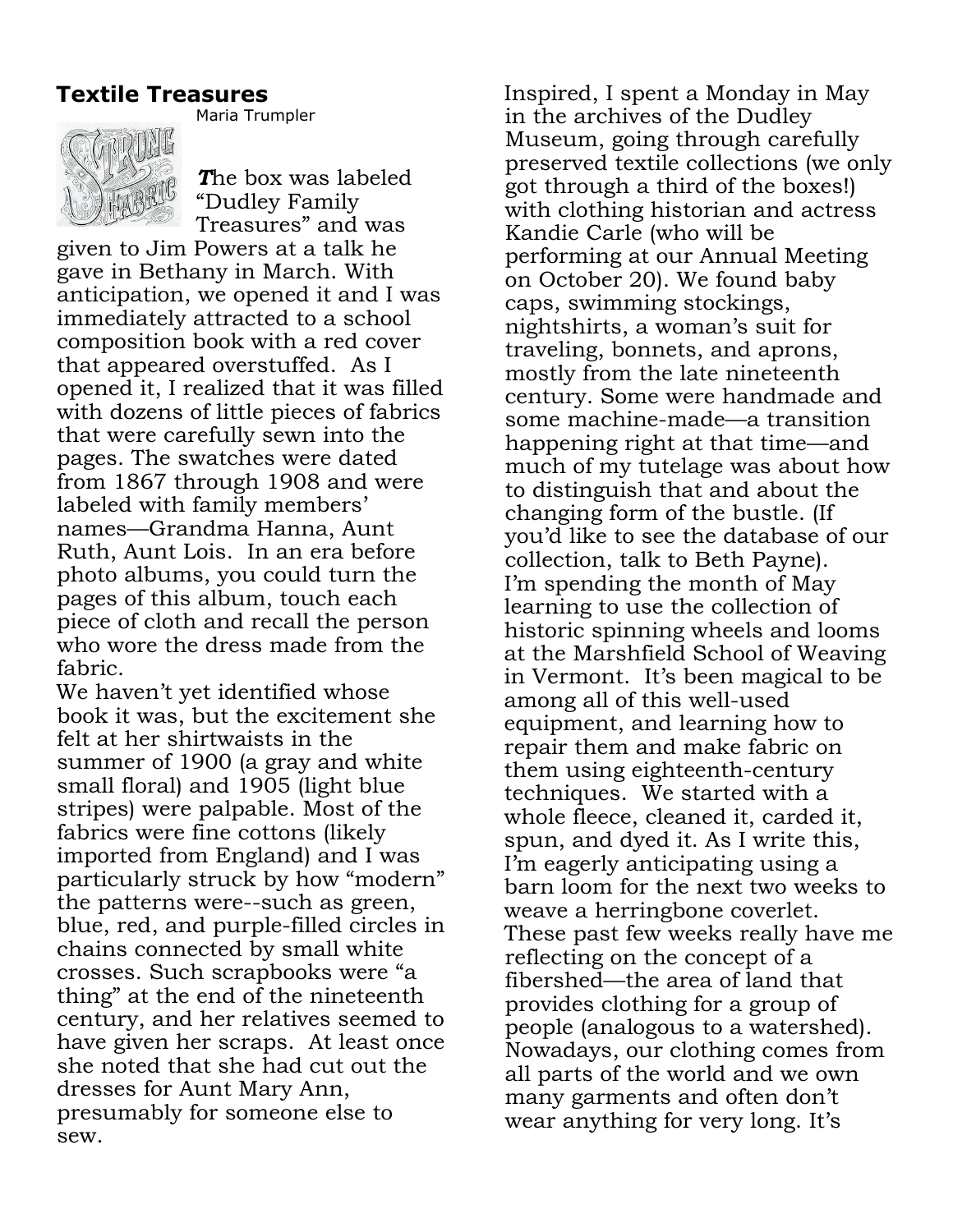fascinating to contemplate a time when you knew the sheep whose wool you spun for your clothes and blankets when you recalled your aunts by their new dresses for a given year, and when you darned your swimming stockings over multiple summers. There is a Fibershed movement active in New England—Google or look on Facebook for what they're up to. If you want to see (and touch) some of these treasures and chat about textile history or fibersheds, come visit my table at our Saturday Farmers Markets "Textile Treasures from the Dudley Museum."



# **Farm Market MMXXII**

*2022* will be a new year for the market. New ideas, growth, and the goal of

making sure every Guilford resident knows we're here. Please pass the word.

We are now open EVERY Saturday from 9:30 AM - 12:30 PM. The market will continue through November. The hours will change in the Fall. And we will have another Holiday Market come December. All said and done, over 40 markets again this year. Details may change, but the market will be there. Improvise, adapt, overcome… It's what we do. Keep an eye out for the Markets email newsletter. What? You don't get that?? You can sign up at DudleyFarm.com on the market page, by sending an email request to Market@DudleyFarm.com, or you can find me (Steve) or Katrina at the

market to get on the email list the old-fashioned way.

Weather is always a concern. As long as the farm is safe, we will be there. The weather has only forced us to close a few times over the past two years. We have learned that you will come out to the market in the rain, snow, or sunshine. Not all vendors play in questionable weather, they can't. Generally speaking, if the weather wouldn't keep **you** from your daily chores, the local farmers will be there with the fresh food you need. The Market at The Dudley Farm is a gorgeous venue to explore any day of the week, but it comes alive on a market Saturday. We have regular visitors and always new folks exploring. Our crew of vendors is diverse and eclectic offering standard Farmers' Market fare and then some. We have vendors that have been part of this market since its inception. Have you talked to them? We also have customers that have been coming since that first market 27 years ago, thank you for your continued support. Do we sell out of sourdough bread every week? Yes. Usually, before the market is fully opened, 10:30 latest. Even if it rains. If you know a baker of bread, we could easily sell another 100 plus loaves. We have plenty of produce most days but come early for the best selection.

Yet, pies… we have none. What am I saying? People like a great pie! If you or someone you know makes a good pie, they'll make a profit every Saturday at our market.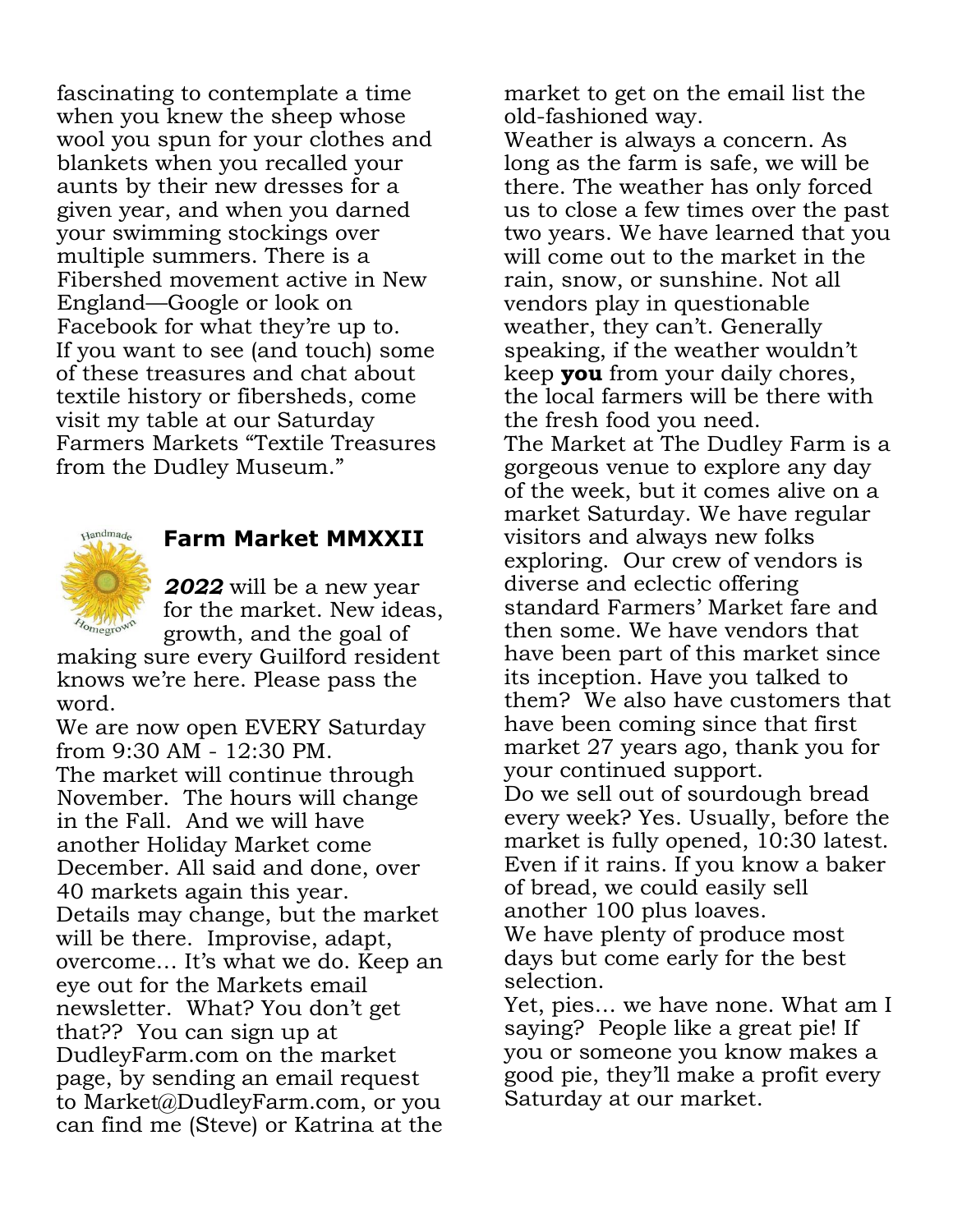In this "Pandemic Economy" finding vendors to join us at the market is, well, difficult. If you know of a local business that could benefit from the exposure of joining our beautiful market, please put us in touch. Homegrown, handmade, locally sourced… We need more. Businesses have started from the market. I didn't know people would buy hand-carved wooden spoons. Your hobby, your passion could pay for themselves or fund your next vacation.

Alright… Let's get this party started already! Listen and maybe even dance to *The Back Porch Pickers,*  and *w*e'll see you down on the Farm.

# **Buster's Musings**

Buster Scranton *The Sounds of Spring*



*W*ith the change of seasons comes the arrival of sights not seen since the previous year. But do you ever notice the sounds you haven't heard since last spring? The wild turkeys, with their spring mating rituals, often wake me up in the morning so I can watch them acting goofy on the lawn. Hopefully, it will lead to newly hatched poults in a few weeks. The songbirds are at it too; a cheerful sound to hear first thing in the morning. They get up real early. Canada Geese make a lot of noise this time of year with their honking. While interesting to listen to, it tells me they are there to destroy my crops if I can't protect them...

Amazing how they can follow a row of corn and take out every plant. The red-tail hawks are out with their screeching, inviting all to watch their graceful gliding through the air. I don't remember them as a kid- I think they have made a comeback. They show up when I mow hay because I stir up the mice; the sound of the mower tells them it's mealtime. You should see a hawk flying with a snake in its talons- it's a challenge for the hawk to gain altitude. Barn swallows also make a fuss when you arrive while they are building nests in farm buildings. They make a lot of noise while "divebombing" you, in an attempt to scare you away. The "peepers" emerge from winter in the wetlands with their own brand of singing. I always understood that as soon as you heard them in the spring, maple sugaring was over. That theory was disproved this year. Carpenter bees also show up, doing a lot of buzzing while boring into wood trim.

One sound of spring that was especially prevalent this year was the wind. It just never let up there for a while. It really dried things out in a hurry.

One more sound of spring that I don't care for can be heard at the Dudley Farm. Motorcycles and excessively loud cars make their presence known with the warmer weather.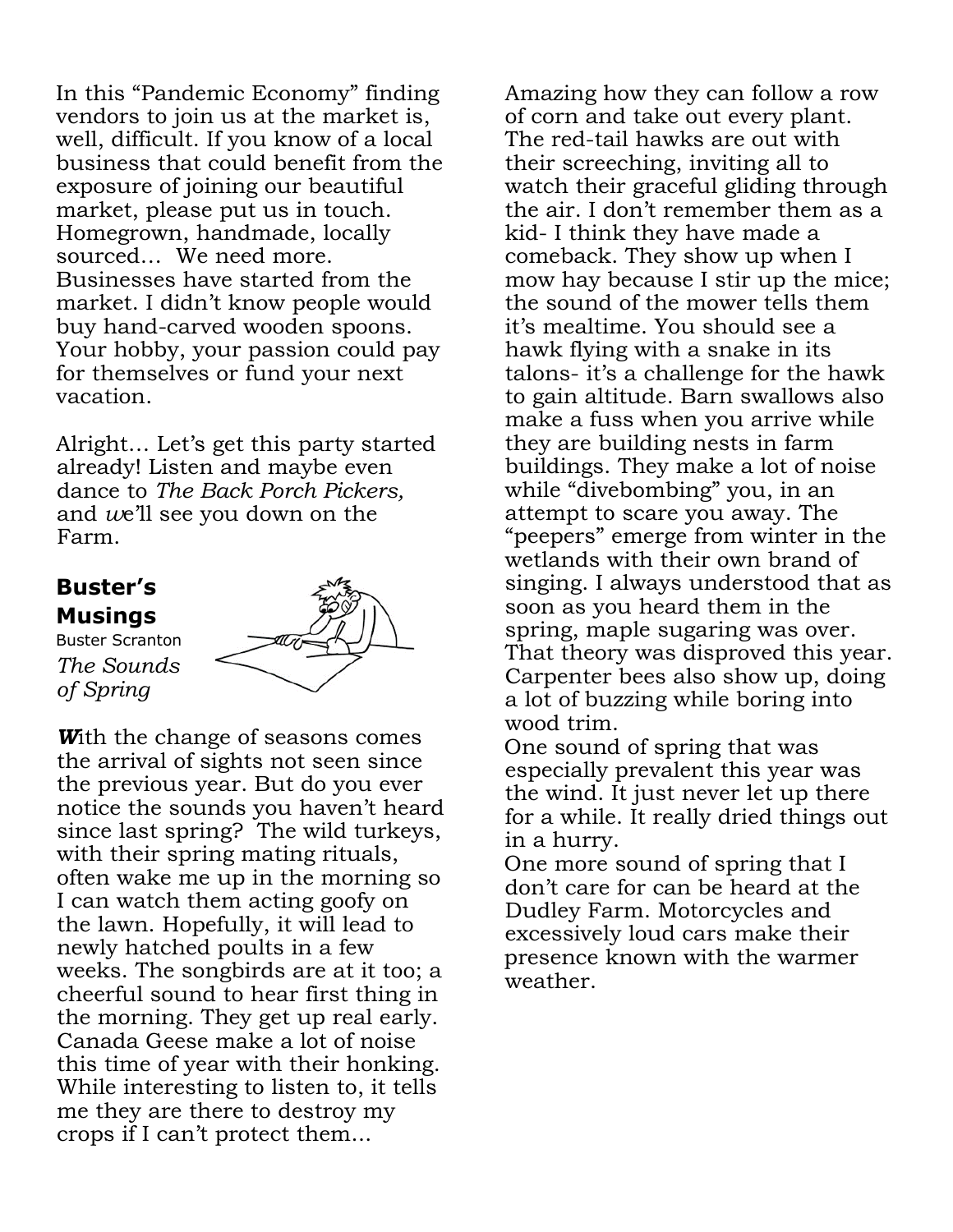# **What Old Thing is New at The Dudley Farm?**

*M*any of you know that we have an extensive collection of 19th-century tools, many made right here in Connecticut. We recently received two particularly interesting items thanks to Jackie Cost. The first, a 6 -inch rosewood and brass pipe wrench, was made by Trimont Manufacturing, Roxbury, MA. ("TRIMO 6") and patented in 1889.



The monkey wrench is a type of adjustable wrench, a 19thcentury American refinement of 18th-century English coach wrenches. It was widely used in the 19th and early 20th-century and is still occasionally used in maintenance and repair when it happens to be convenient. The term *monkey wrench* is also sometimes used loosely, usually by non-tradespeople, to refer to the pipe wrench thanks to their broadly similar shapes. But a wrench with smooth jaws is not used for turning threaded pipe. The well-known and oft-used idiom 'to throw a monkey wrench into...' means to sabotage something.

"*It'll really throw a monkey wrench into the works if the board decides not to increase our funding for this new project*."

The second item is a Lufkin 4" boxwood and brass vernier scale caliper made in Cleveland and patented in 1869.



Edward Taylor Lufkin,

an American Civil War veteran of the Sixtieth Regiment Ohio Volunteer Infantry, organized the E T Lufkin Board & Log Rule Manufacturing Company in Cleveland, Ohio in 1869. Vernier calipers are used for more accurate measuring than can be achieved with a measuring rule or a slide caliper. Importantly, it is capable of measuring internal and external dimensions and can also be used as a depth gauge. The vernier caliper was introduced in 1631 by Pierre Vernier of France. It utilizes two graduated scales: a main scale similar to that on a ruler and an especially graduated auxiliary scale, the vernier, that slides parallel to the main scale and enables readings to be made to a fraction of a division on the main scale. Vernier calipers continue to be widely used in scientific laboratories and manufacturing for quality control measurements.

# **Miss Manners**

*S*ome things can be learned from experience, while others just need to



be taught. Here's what a farmer's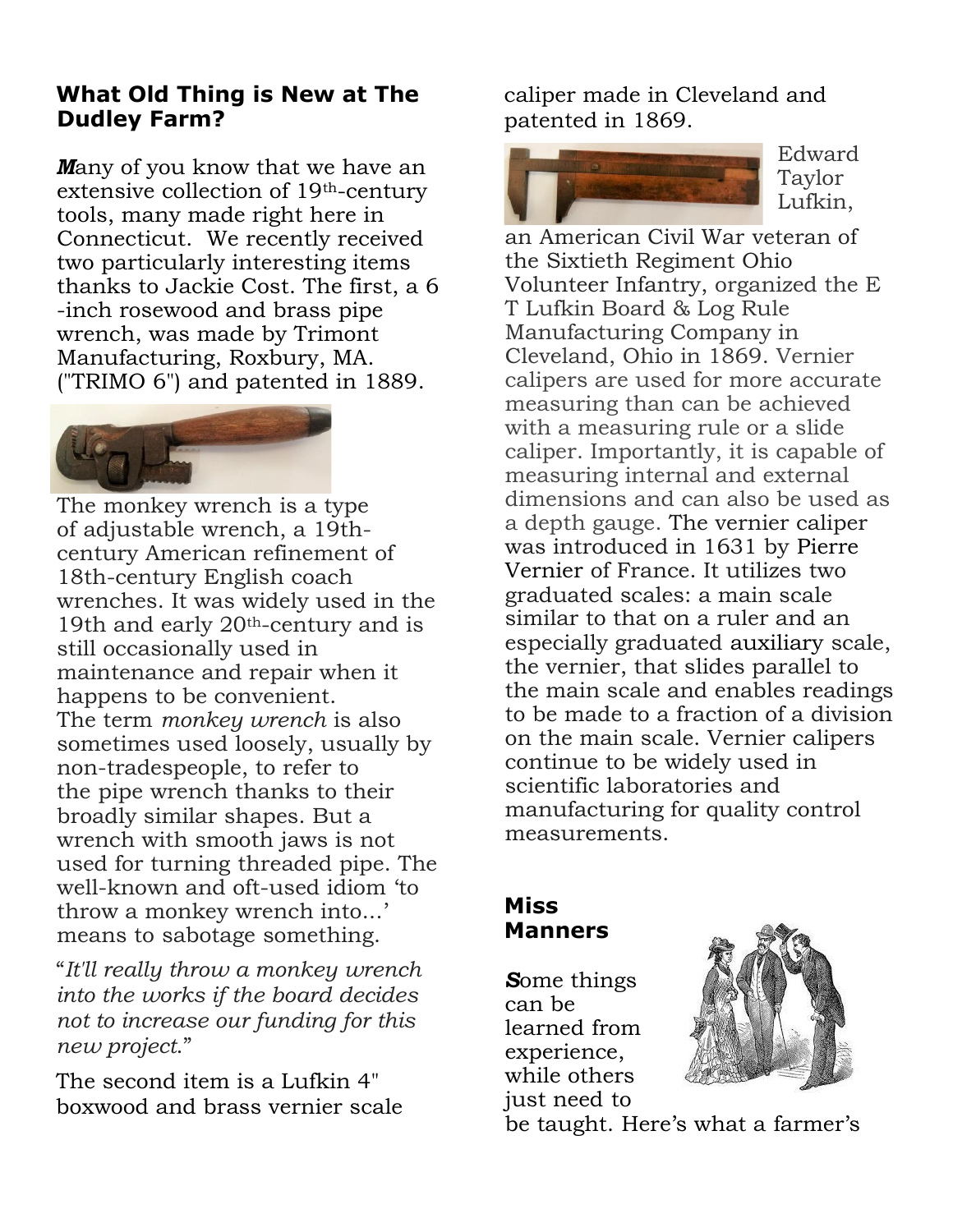child was expected to know in the year 1867.

*WHAT EVERY FARMER'S BOY SHOULD KNOW*

- To dress himself, black his own shoes, cut his brother's hair, wind a watch, sew on a button, make a bed, and keep all his clothes in perfect order and neatly in place
- To harness a horse, grease a wagon, and drive a team
- To milk cows, shear sheep, and dress veal or mutton
- To reckon money and keep accounts accurately and according to good bookkeeping rules
- To write a neat, appropriate, briefly expressed business letter, in a good hand, and fold and superscribe it properly, and to write contracts
- To plow, sow grain and grass seed, drive a mowing machine, swing a scythe, build a neat stack, and pitch hay
- To put up a package, build a fire, whitewash a wall, mend broken tools, and regulate a clock

# *WHAT EVERY FARMER'S GIRL SHOULD KNOW*

- To sew and knit
- To mend clothes neatly
- To dress her own hair
- To wash dishes and sweep carpets
- To trim lamps
- To make good bread and perform all plain cooking
- To keep her room, closets, and drawers neatly in order
- To make good butter and cheese
- To keep accounts and calculate interest
- To write, fold, and superscribe letters properly
- To nurse the sick efficiently and not faint at the sight of a drop of blood
- To be ready to render efficient aid and comfort to those in trouble, in an unostentatious way
- To receive and entertain visitors when her mother is sick or absent

Talk about responsibilities! What did children of your day need to know?

# **Upcoming Events at The Dudley Farm Museum**

*T*he Dudley Farm Museum continues to plan events of interest to our members. For updates, please check our Facebook page (https://www.facebook.com/dudley farmmuseum) and our website (https://dudleyfarm.com/blognews-events/).

Available anytime is a self-guided tour of The Farm grounds. The walking tour and associated aerial map are available on our website. Take a walk around our Farm and learn about the sites and structures.

**June** sees the official opening of the Farmhouse for tours. Our docents are planning to provide tours with fresh insights for our visitors. June 11th is the official Connecticut Open House Day, and The Dudley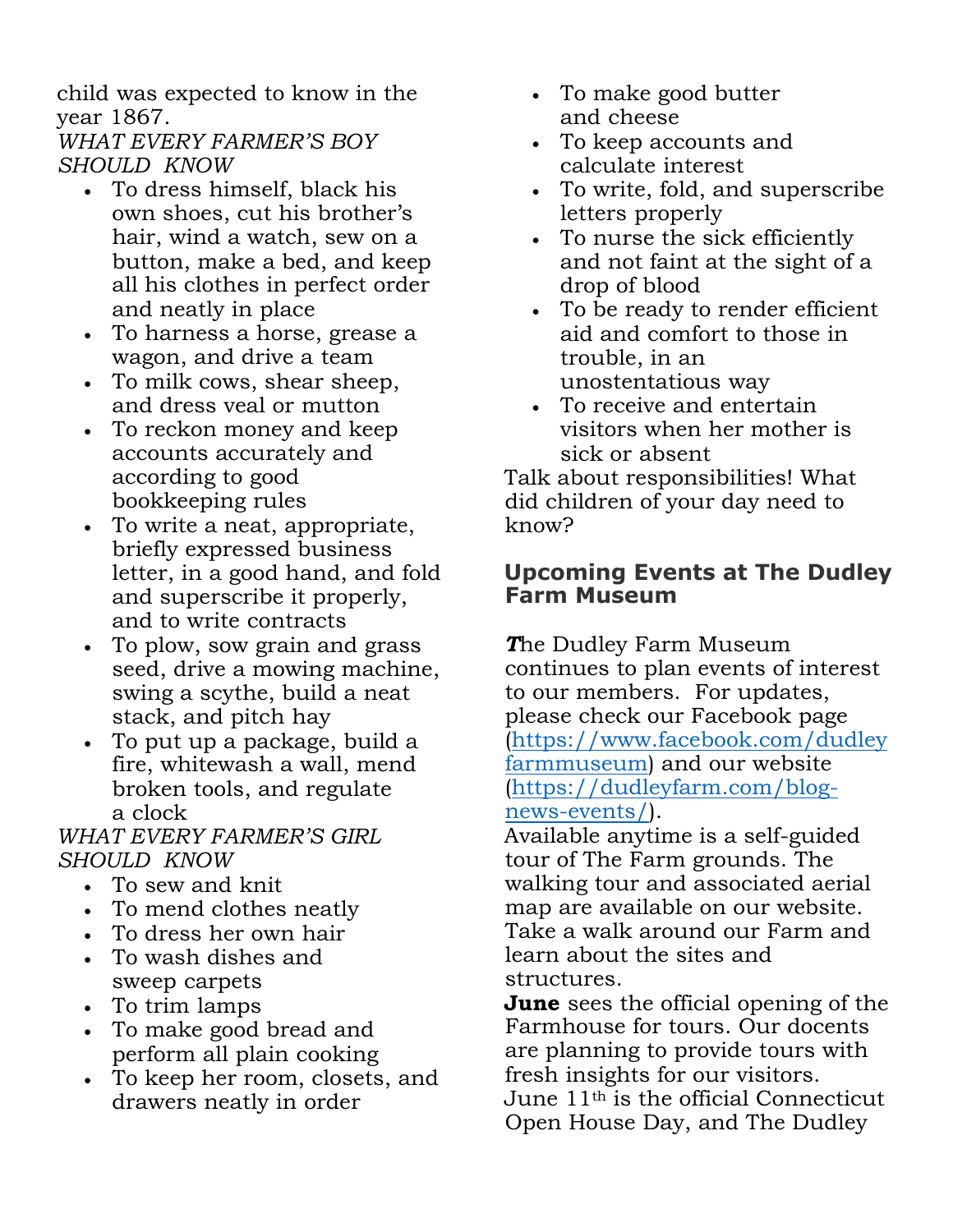Farm will be participating with house, grounds, and barns all open to the public. Additionally, members of the New England Lace Group will be providing bobbin lace demonstrations. This is *always*  popular with visitors, and we look forward to their visit.

Have you ever been on a Quilt Trail? Why not *Celebrate the Quilts you Love: Hang a Quilt Day with The Dudley Farm Museum in North Guilford.* Saturday, June 18<sup>th</sup>. This is the perfect open-air quilt show to showcase the art and beauty of quilting. Quilts are made by taking perfectly good fabric, chopping it all into little pieces, then sewing those pieces back together again. But that ignores the time, effort, and love that goes into pattern selection, color choices and placement, and the skill of piecing, quilting, and binding to create a beautiful quilt. If you have been lucky enough to be gifted one of these special items, show the world how much someone loves you by displaying your quilt outdoors 10 a.m. to 4 p.m. on Saturday, June 18<sup>th</sup>. (If it rains, try the same time the following day). Hang a quilt outside your house --on your garage, clothesline, fence, tree, or chair. Ask a local business if you can display a quilt for the day.

Then take intentional detours on your errand runs to see if you can spot colorful old and new quilts on display in different neighborhoods and give a honk of appreciation.

If you would like to participate, please let The Dudley Farm know so that visitors can be given a list of addresses to visit, or, if you prefer, let The Dudley Farm display your treasure for you.

**July -**all's quiet! The Farmers' Market will continue each Saturday morning, while the chickens keep on clucking. And of course, the Farmhouse will be open for tours while the barns will be open to visitors on weekends.

**August –** plans are tentatively being made for a Vintage Farm Tool and Equipment Show and Sale. Watch our Facebook page and website for updates.

**September** marks the return of the Guilford Fair on Sept 16, 17, and 18th. Look for our display. And Teri Stratton is returning to The Farm for another 2-day rug braiding workshop September 28th and 29th. More details will follow! Where did the summer go? And of course, updated information will also be available through *Dudley Farm Doings.*  We look forward to seeing you "down on the Farm."

#### **Notes from the Community Garden** Judy Stone



*A*s I write this in mid-May, spring

has finally come to the gardens. The Community Garden is fully subscribed and active with cleaning and planting, and the flower and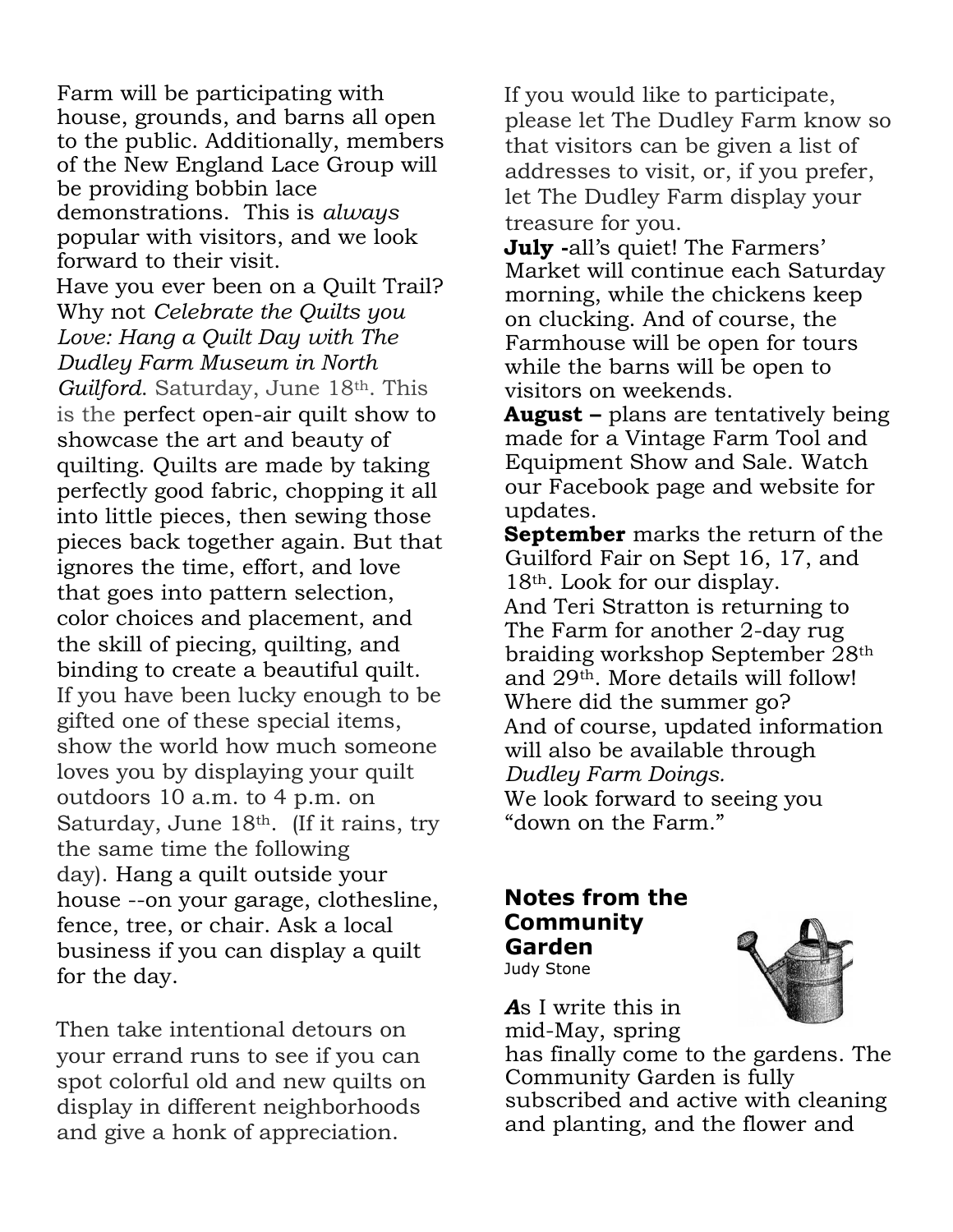herb gardens have been lovingly tended by several volunteers. The major project this year involves fencing the Heritage Garden to prevent the numerous woodchucks who have viewed it as a glorious buffet for the past few years. We are very fortunate to have a group of Guilford High Students volunteering to clean the garden and prepare it for planting, and we welcome them to the many opportunities to participate at the Farm. There will be the usual flower border and trellis in the front of the Heritage Garden, and then a sunflower and pollinator plantings behind them. The sunflowers are great pollinator plants if heritage varieties are planted--many newer varieties are bred to be pollen-less for the cut flower trade. Other plants good for pollinators and beneficial insects will be planted. We join many other gardeners and farmers in Guilford and adjoining towns in providing a "Pollinator Pathway." Sunflowers were chosen at the suggestion of our docent Sharon Bloom as the main pollinator planting because they are the national flower of Ukraine, and in our garden, they will be planted in a U-shape which will be visible from the air. A note on last year's garden--the flax crop was a great success and it was beautiful with its sky-blue

flowers. In late summer it was harvested to be processed and spun at some point. Flax was a very important crop in early New England until cotton became the predominant plant used for cloth.

We hope to have a demonstration of some of the processing tools owned by The Dudley Farm and traditional processing techniques, aided by one of our Saturday marketers who specializes in fibers. Again we express our gratitude to the Guilford Garden Club for their donations over many years in support of our gardening efforts. And to the numerous volunteers who mow, trim, weed, and support our community life. A heartfelt thank you. Happy gardening to all!

# **Community Tag Sale**

Jerri Guadagno

**The Sunday, May 15<sup>th</sup> tag sale,** which started as a questionable day, turned out to be a great one as the sun came out in the morning and the shoppers showed up early to find bargains. And bargains they found with over 35 vendors to choose from.

Our picnic tables provided a place for shoppers to relax and enjoy a Hummel hot dog, prepared at our food booth by Susan and Terry Wall, our chefs for the day, who, like in prior years, prepared the food to everyone's satisfaction. And to top the dogs off correctly we had homemade sauerkraut made by Paul Wettemann.

While the shoppers were relaxing or just moving about, they were entertained by *The Back Porch Pickers*, who played songs familiar to everyone.

We had a continuous movement of vehicles in our parking lot, not to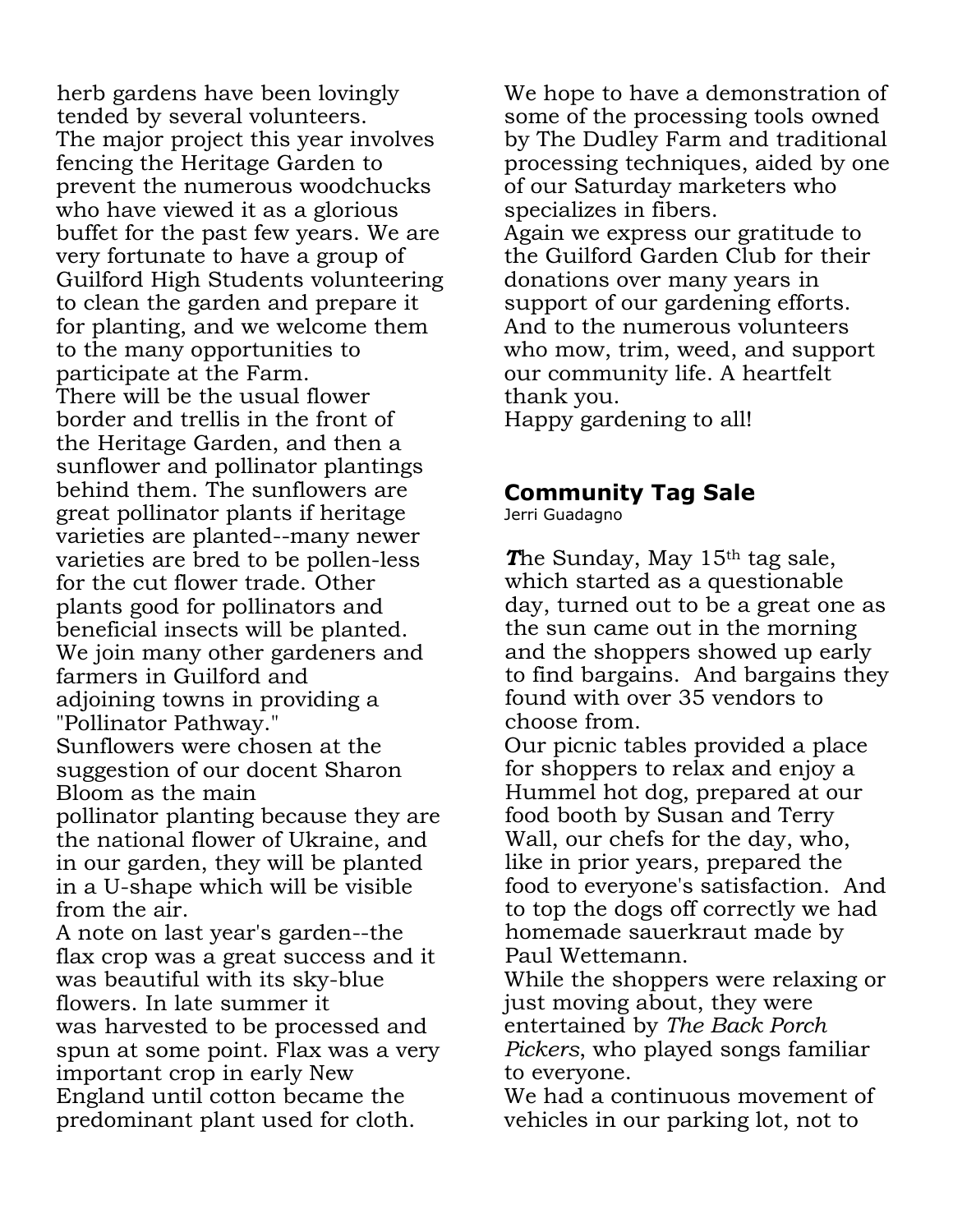mention the vendor's vehicles which were parked in areas that wouldn't interfere with the shopper's parking. All this was kept under control by our parking attendants, Board members Ray Guimont, Don Homer, Bill Black, and our new Dudley Farm intern for thesummer, Joseph Mumley.

The Dudley Farm tag sale table, run by our Director, Beth Payne, had continuous activity all day with customers walking away happy after finding some great bargains. All in all, it was a wonderful day providing people an opportunity to be out and about and reconnect with friends they hadn't seen for a while.

### **With Thanks to Those Who Make It Possible**

*T*he Dudley Farm would never be so successful if it weren't for the work done by our many volunteers. Jay Babina, (jbabina@snet.net) an artist and graphic designer from Branford generously donated his time and talent designing our new The Dudley Farm Museum brochure. These are available at The Dudley Farm and also at the Visitor Kiosk in Guilford.

*Thanks to Our Own Chicken Whisperer* The Dudley Foundation is very



thankful to our Chicken Whisperer, Donna Cook. Donna is not only our tenant who keeps an eye on our

museum, but she also, with the help of her little dog, Jesse, cares for our flock of chickens. She lets them out to wander the grounds to peck at whatever tasty morsels they may find, knowing they will return to the coop when she gives the word. Her efforts keep them safe from predators, and also protect them from their own poor food choices! Imagine a choking chicken – and Donna came to its rescue! During the recent hot spell, she even had some frozen cabbage which she hung for them to enjoy. Donna, thanks for keeping our clucking chickens safe and sound. *The Community Tag Sale Team*  As you have read, our Community Tag Sale was again a great success. But who is behind this success? We are fortunate to have two very dedicated board members working together to assure a smoothrunning event year after year. While Jerri Guadagno manages the publicity, keeps tabs on all the vendors and arranges for food service, Doug Williamson assures that enough spaces are marked for the 35-plus vendors who set up for the day. Doug also helps move items into place for The Dudley Farm tables, and then returns the grounds their usual state.

# **Seeking Help From Our Loyal Dudley Foundation Membership**

*I*f you have financial Investment knowledge and can volunteer a few hours per month to help guide The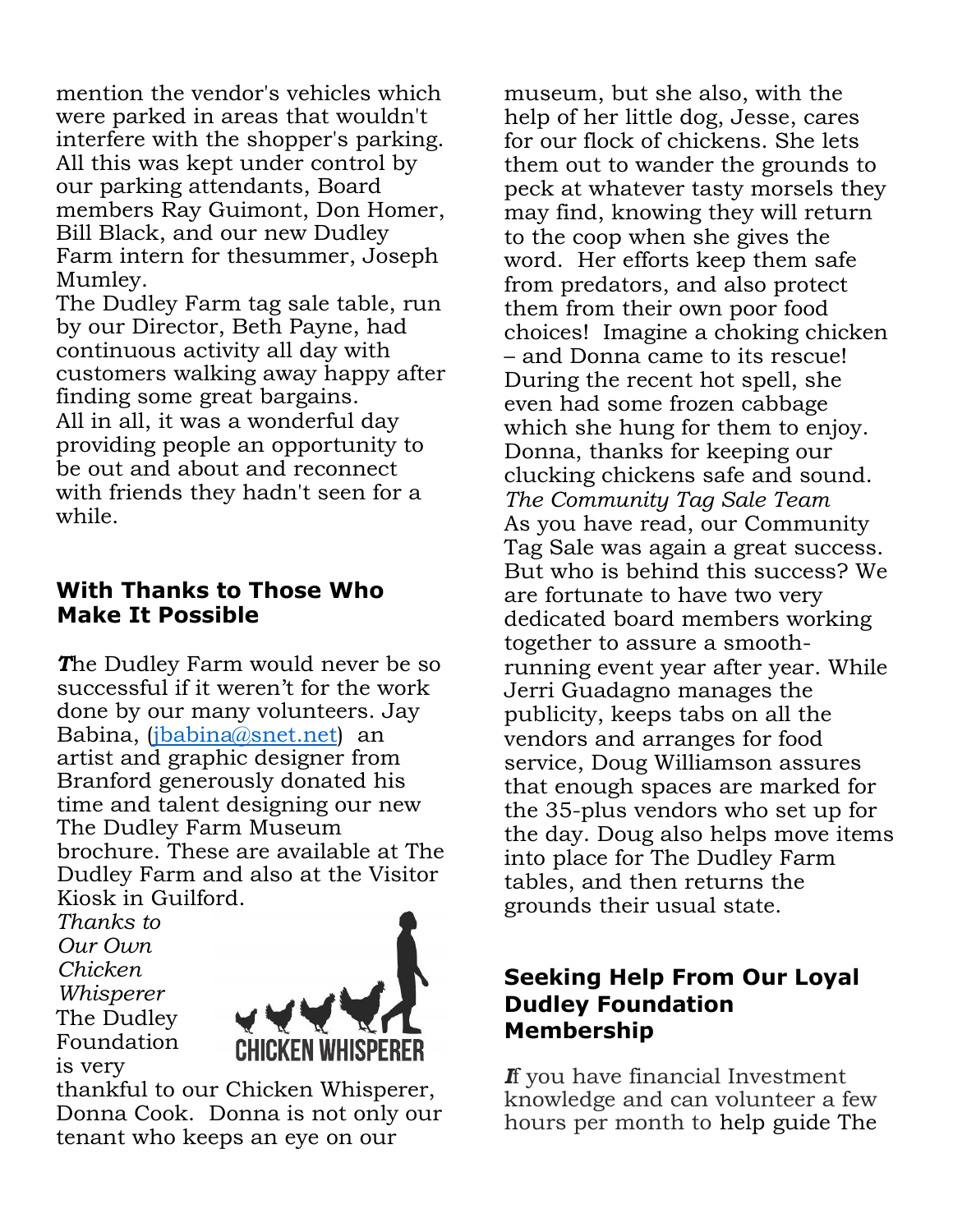Dudley Farm Museum in the creation of a long-term investment portfolio, please contact **Ray Guimont, Chairman, Investment Committee, The Dudley Foundation, at 203-530-9625 or Email** Rpa.guimont@gmail.com

## **Wish List**

To help us keep the property looking fresh, we could use some help with

the herb garden, which has been mulched. Soon it will have parsley, sage, rosemary, and thyme!



We've also been working on improving the appearance of the north side of the house, which is loaded with myrtle, daffodils, and other desirable plants – as well as far too much garlic mustard. Garlic mustard is an invasive herb that has spread throughout much of the United States over the past 150 years, becoming one of the worst invaders of forests in the American Northeast and Midwest. While it is usually found in the undergrowth of disturbed woodlots and forest edges, recent findings have shown that garlic mustard can establish and spread even in pristine areas. This spread has allowed it to become the dominant plant in the undergrowth of some forests, greatly reducing the diversity of all species. Garlic mustard is a non-native species originating from Europe and parts of Asia. It is believed that garlic mustard was introduced into North America for medicinal purposes and food. The earliest known report of it growing in the

United States dates to 1868 on Long Island, NY. It has since spread throughout the eastern United States and Canada as far west as Washington, Utah, and British Columbia. But now it has to go! All helpers welcomed.

# **Quinnipiac Dawnland Museum Update**

Jim Powers

As many of you know, The Dudley Farm is home to a collection of Quinnipiac artifacts donated to the Farm many years ago by Gordon



Fox Running Brainerd. Gordon dedicated himself to collecting the various stone

projectile points and tools as well other items to tell the story of the Quinnipiac people who called the Shoreline region from West Haven to Clinton and north to Cheshire and Meriden home. Gordon passed away a few years ago and since then the Board of Directors of the Farm decided to honor the legacy of the Quinnipiac and Gordon by constructing a building to house the collection, tell the story of the Quinnipiac, and Gordon's dedication to preserving their culture and many contributions to the region.

Thanks to a generous grant from a local foundation, the Farm has secured funding to begin construction of the building for what will be the Quinnipiac Dawnland Museum later this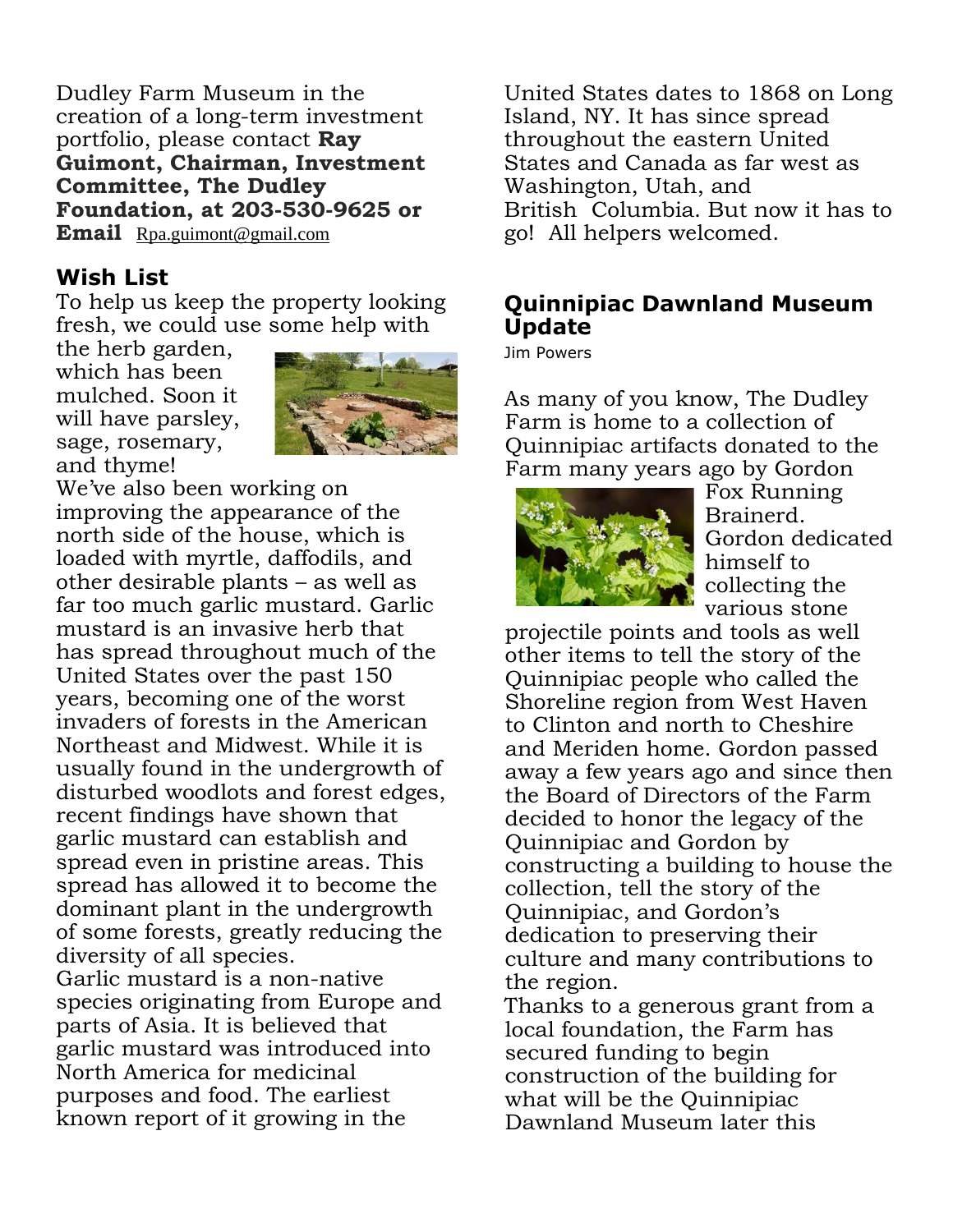summer. It will be located in the area between the Munger Barn and the Sugar House. The Dudley Farm has also received a Sharp Grant from Connecticut Humanities to enlist the services of two exhibit design professionals affiliated with Yale's Peabody Museum to assist us in our effort to design a truly inspiring and meaningful way to tell the story of the Quinnipiac as well as their band who lived here in Mennunkatuck.

An important goal of the Dawnland Museum will be telling the story of the Quinnipiac as well as other Indigenous people in Connecticut today through their eyes. To do so we are excited to be working with a number of Indigenous advisors and a professional archaeologist who can help us depict and design exhibits in a culturally sensitive and authentic way.

Above all, The Dudley Farm would like to reach out to any individuals of Quinnipiac ancestry who may live in the area so their story can be told. Gordon used to always insist that people of Quinnipiac decent had always "hidden in plain sight". If this is the case, we want to hear from you by contacting The Dudley Farm at 203-457-0770, email at Director@dudleyfarm.com, or Jim Powers at jpowers1741@gmail.com. We will also need volunteer docents to assist in giving tours of the collection currently in the Munger Barn on Saturdays this summer and fall. No experience necessary, we'll give you all the information you will need. Think how much fun it will be

to become part of this exciting project!

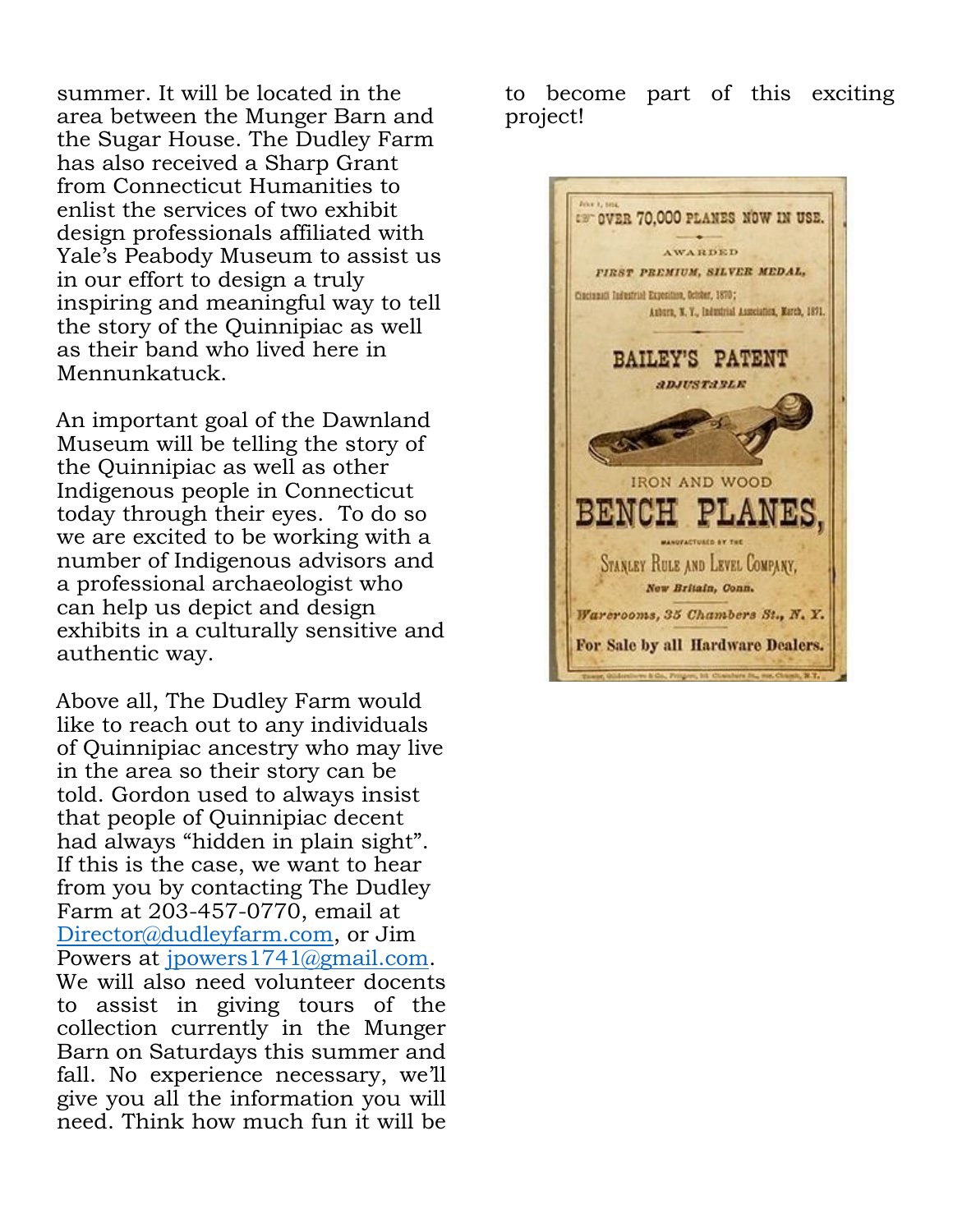# Woodshop Tools

U A O G Q C Q L F V H G Y R E D N A S M L A P Z H C T R E S H W A S K C A H C N J G T X O K Y G S O E X N B O Y K T C A J V U G J E A C S T O T T D E P Y T D A C A X B A N D S A W D K R F D G O G O O P E N E N D W R E N C H J M R C X U R P T C Y T E L L A M R E B B U R O D D Z S W K A H H A D J U S T A B L E W R E N C H H S U V N C I C R E V I R D W E R C S T A L F P P L P R J E L N V S H Q F F G Y E P A T G N I R U S A E M L L E M U U Z J D K Z G N G E Z B J C N L T A Y R I P F A D K U Y C S C R O L L S A W U X T F P W C W G M R R C F J X R N K T F E T X F M C R S N V L Y Q I H R F G Z V C T Z E F O J L A L E S O Z F Z H L Z M B S C I S S O R S W W W S A L C I Y G X L L A R H I H L E L B P F U F N N W U R T A R M E P U G S L P E T P Q L A M L J J H R E A C N W F R O U U Q M S V I M E X E M G O A H W N L P U D E U O R U V I X E G V A L P X E M C D I A H B L S M B B A K H O L B E A E C W U M N R B M P O R S N M H J O C E J I L U E T M Q E E I M P M D O P I M C L C D P X G P H S O L Z R B V O V L A I V K V N U R O J P H G K I E A F M W E C A M B D S I H E F B O D H O B W Z Y G W W U R Y J X W T Z H I B D A W Q W U U V Q B B W Y U R

 measuring tape drill press wood chisel bench brush file card bench ruler level open end wrench combination wrench palm sander clamp adjustable wrench scissors flat screw driver hack saw phillips screw driver claw hammer rubber mallet band saw scroll saw